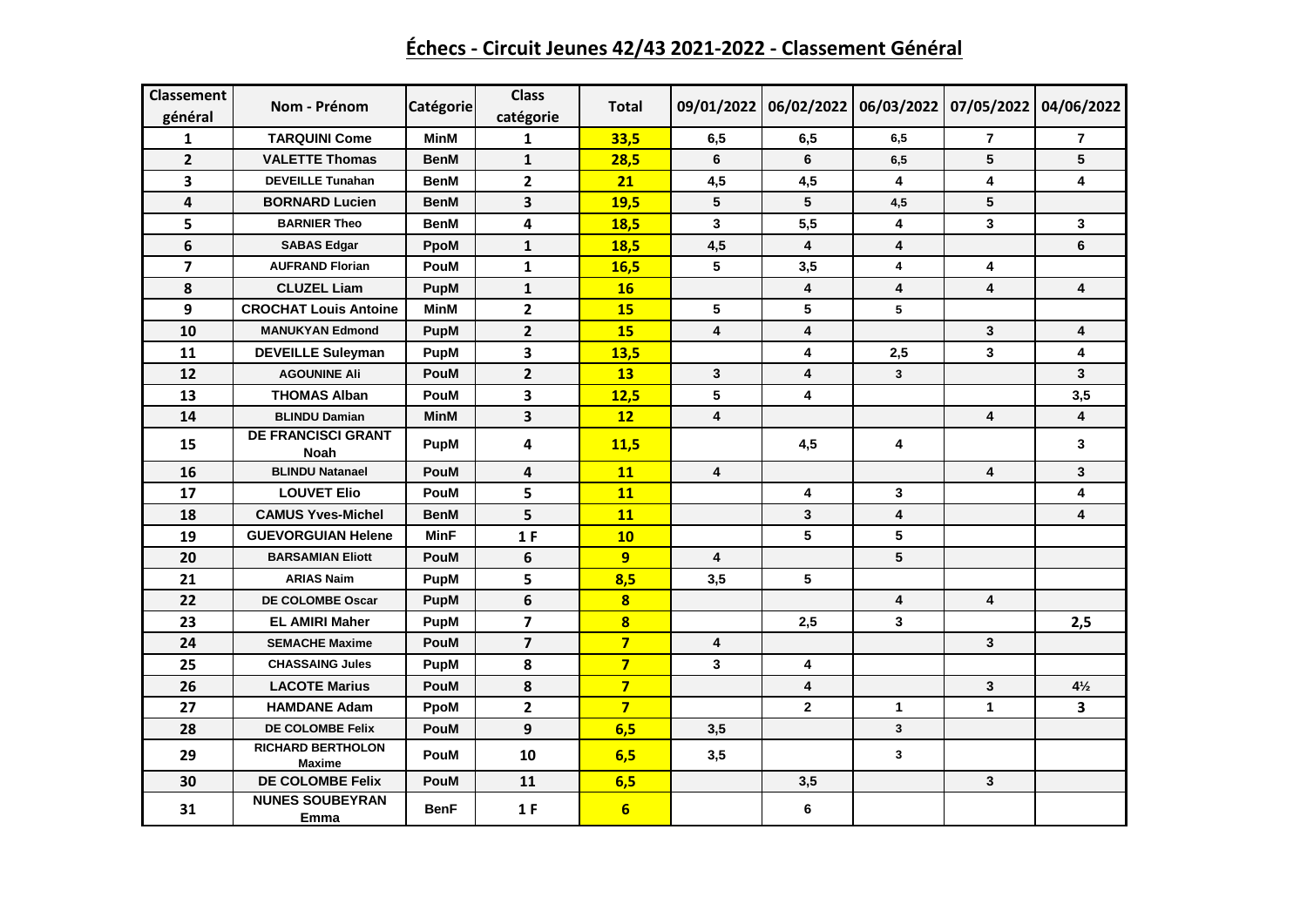## **Échecs - Circuit Jeunes 42/43 2021-2022 - Classement Général**

| 32 | <b>GONON Alban</b>         | PupM        | 9                       | $6\phantom{1}$          |                         | 3,5                     | 2,5            |                |                         |
|----|----------------------------|-------------|-------------------------|-------------------------|-------------------------|-------------------------|----------------|----------------|-------------------------|
| 33 | <b>MAKHLOUFI Jahed</b>     | PouM        | 12                      | $6\phantom{1}$          |                         | $\mathbf{2}$            | $\mathbf{2}$   |                | $\mathbf{2}$            |
| 34 | <b>CAMUS Claire Fidele</b> | <b>PupF</b> | 1 F                     | $6\overline{6}$         |                         | $\overline{\mathbf{3}}$ | $\mathbf 0$    |                | $\overline{\mathbf{3}}$ |
| 35 | <b>MARIOTTE Madiane</b>    | <b>MinM</b> | $\overline{\mathbf{4}}$ | 5,5                     | 5,5                     |                         |                |                |                         |
| 36 | <b>NUNES SOUBEYRAN Tom</b> | <b>PupM</b> | 10                      | 5,5                     |                         | 5,5                     |                |                |                         |
| 37 | <b>FELIX Lola</b>          | <b>PupF</b> | 2F                      | 5 <sup>1</sup>          | 3                       |                         | $\mathbf{2}$   |                |                         |
| 38 | <b>DJABALLAH Ammar</b>     | <b>PupM</b> | 11                      | 5 <sup>1</sup>          |                         | 5                       |                |                |                         |
| 39 | <b>NATHAN Leonard</b>      | <b>PupM</b> | 12                      | 5                       |                         | $\mathbf{3}$            |                | $\overline{2}$ |                         |
| 40 | <b>CHAMAS Jad</b>          | PouM        | 13                      | 5 <sup>1</sup>          | $\mathbf{2}$            | $\mathbf{1}$            |                |                | $2^{\circ}$             |
| 41 | <b>AGOUNINE Leila</b>      | <b>BenF</b> | 2F                      | 4,5                     | $\overline{\mathbf{3}}$ | 1,5                     |                |                |                         |
| 42 | <b>DJERIDI Yanis</b>       | PupM        | 13                      | 4,5                     | 1,5                     | $\mathbf{3}$            |                |                |                         |
| 43 | <b>MAZARI Jalis</b>        | <b>BenM</b> | 6                       | 4,5                     |                         | 4,5                     |                |                |                         |
| 44 | <b>MEUNIER Leo</b>         | PouM        | 14                      | $\overline{4}$          | 4                       |                         |                |                |                         |
| 45 | <b>SCHRICKE Leopold</b>    | PouM        | 15                      | $\overline{4}$          | 4                       |                         |                |                |                         |
| 46 | <b>ALILI Sofia</b>         | <b>PouM</b> | 16                      | $\overline{4}$          |                         | 4                       |                |                |                         |
| 47 | <b>MAZARI Noaim</b>        | PupM        | 14                      | $\overline{\mathbf{4}}$ |                         | 4                       |                |                |                         |
| 48 | <b>GONON Leo</b>           | <b>PpoM</b> | $\mathbf{3}$            | $\overline{4}$          |                         | $\overline{2}$          | $\overline{2}$ |                |                         |
| 49 | <b>PERRONET Henri</b>      | <b>PupM</b> | 15                      | 3,5                     | 3,5                     |                         |                |                |                         |
| 50 | <b>DJERIDI Ylian</b>       | PpoM        | 4                       | 3,5                     | 1,5                     | $\overline{2}$          |                |                |                         |
| 51 | <b>PONZO RIVET Enzo</b>    | PupM        | 16                      | 3,5                     |                         | 3,5                     |                |                |                         |
| 52 | <b>OUHAMMOU Djibril</b>    | PupM        | 17                      | 3,5                     |                         | 3,5                     |                |                |                         |
| 53 | <b>NAZARYAN Neli</b>       | BenF        | 3F                      | 3,5                     |                         |                         | 3,5            |                |                         |
| 54 | <b>CHAIB Zakaria</b>       | PupM        | 18                      | $\overline{\mathbf{3}}$ | 3                       |                         |                |                |                         |
| 55 | <b>PAIRE Gaston</b>        | <b>MinM</b> | 5                       | $\overline{\mathbf{3}}$ | 3                       |                         |                |                |                         |
| 56 | <b>BERDER Gabriel</b>      | <b>PupM</b> | 19                      | $\overline{\mathbf{3}}$ |                         | $\mathbf{3}$            |                |                |                         |
| 57 | <b>MEDJAHDI Yanis</b>      | PupM        | 20                      | $\overline{\mathbf{3}}$ |                         | 3                       |                |                |                         |
| 58 | <b>SOUILLAT Gaspard</b>    | PouM        | 17                      | $\overline{\mathbf{3}}$ |                         | $\mathbf{3}$            |                |                |                         |
| 59 | <b>LAURENT Tommy</b>       | PouM        | 18                      | $\overline{\mathbf{3}}$ |                         | 3                       |                |                |                         |
| 60 | <b>SADIK Rayane</b>        | <b>PupM</b> | 21                      | $\overline{\mathbf{3}}$ |                         | $\mathbf{3}$            |                |                |                         |
| 61 | <b>MONDJII Gaurav</b>      | <b>BenM</b> | $\overline{7}$          | $\overline{\mathbf{3}}$ |                         | 3                       |                |                |                         |
| 62 | <b>NAZARYAN Arthur</b>     | PouM        | 19                      | $\overline{\mathbf{3}}$ |                         |                         | 3              |                |                         |
| 63 | <b>DUMAS PRAT Mael</b>     | PouM        | 20                      | $\overline{\mathbf{3}}$ |                         |                         | 3              |                |                         |
| 64 | <b>CHIEB Ayoub</b>         | BenM        | 8                       | $\overline{\mathbf{3}}$ |                         |                         |                |                | 3                       |
| 65 | <b>PAPAZYAN Armen</b>      | BenM        | 9                       | 2,5                     | 2,5                     |                         |                |                |                         |